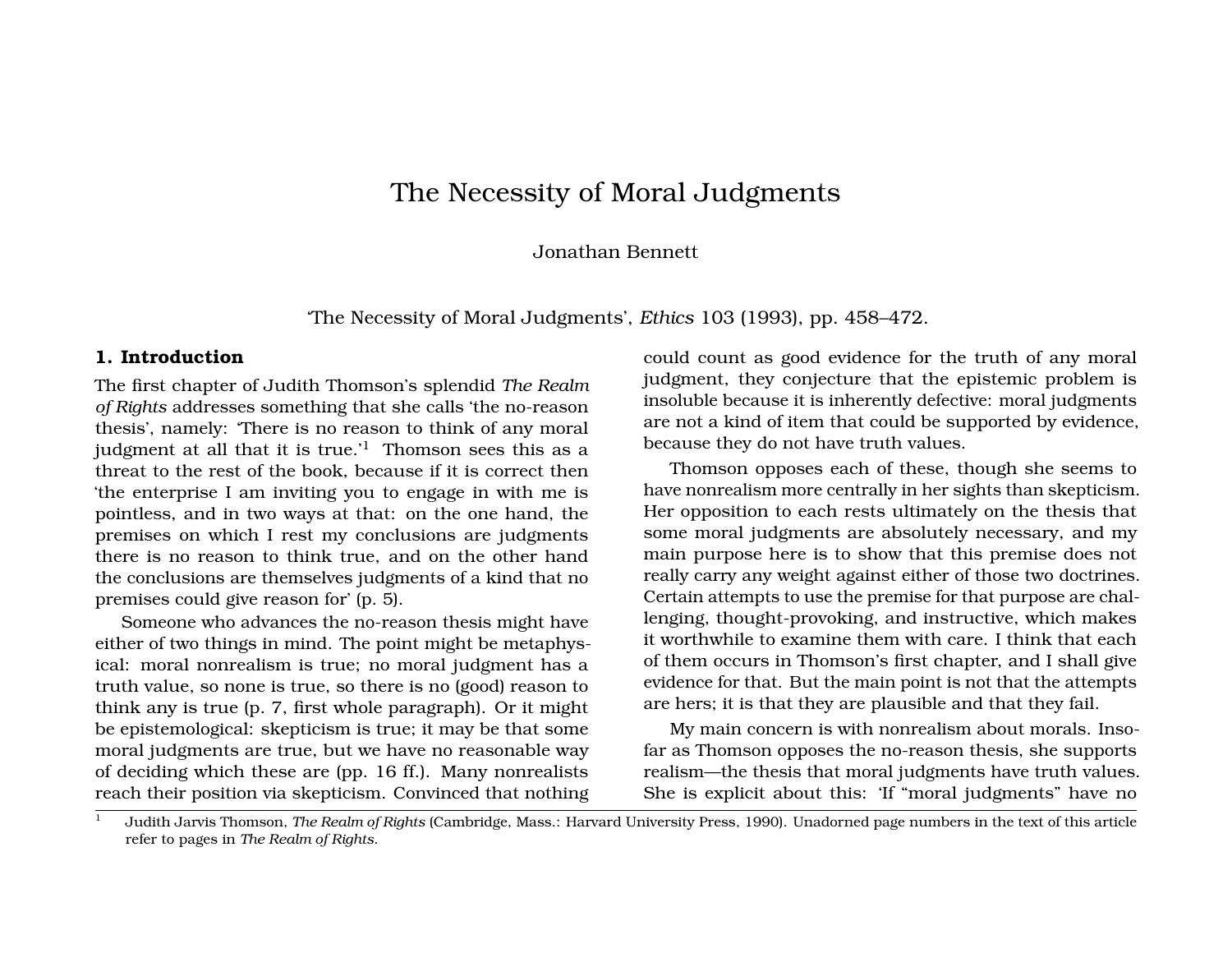truth-value, then *a fortiori* nothing really is reason to think them true' (p. 7). (I presume that Thomson understands 'having a truth value' in terms of being answerable to an independent, freestanding realm of moral facts. She expresses no interest in coherentist accounts of truth, or in thin senses of 'true' in which, for instance, someone who says 'P is true' is merely longwindedly saying 'P'.) Her defense of realism fails, I shall argue, and it is not needed: the kind of moral theoretic inquiry to which Thomson's book is devoted is not rendered 'pointless' by nonrealism, and this is an important result to any nonrealist, like me, who admires Thomson's substantive work on rights and wants it to survive the falsity of realism.

To be open about it: I accept both of the main strands in the best recent nonrealist writing. **(1)** One is expressivism. A moral judgment typically serves to express some fact about the speaker's attitudes, or about what norms he accepts, or the like. It does not report or state this fact: the evidence of usage shows that moral judgments are not offered or received in a manner appropriate to self-descriptions, and the reason for that comes from the heart of them. What we most centrally care about in statements that have truth values is their truth. When someone affirms a moral judgment, on the other hand, our focus of concern is not on whether he has the attitude that he represents himself as having, but rather on the attitude (whether or not he has it). That is why, when I express an attitude of mine by saying 'It tends to be wrong to  $\phi'$ , and you express one of yours by saying There is hardly ever anything wrong with  $\phi$ ing', what concerns

us is not the consistency between your representation and mine but rather the conflict between the attitudes that are represented. So it is a deep feature of expressivism, not a superficial add-on, that it implies that moral judgments do not have truth values. **(2)** The other strand is injunctivism. A moral judgment often and centrally serves as a kind of injunction, spoken aloud or in one's heart, to others or to oneself, to behave or not to behave in a certain way. As such, it has no truth value; that is obvious, I think, and again it is deep rather than superficial.

We need not choose between the two strands. Moral judgments have an essentially active use in which injunctivism gives most of the truth about them, and a self-revealing use in which expressivism captures more of the story. The two are not combined by brute force conjunction: there are reasons why a kind of utterance that commonly plays either of these roles will commonly play the other as well.<sup>1</sup>

### **2. The necessity of moral judgments**

Thomson contends that some moral judgments are necessarily true—in the strong sense of being true at every possible world. I shall call this her 'necessary truth thesis'. If it is right, then nonrealism collapses immediately, for a reason that Thomson makes clear in her passing remark that 'many of our moral beliefs. . . are necessary truths and *a fortiori* are truths.<sup>2</sup> Let us look into her case for the necessary truth thesis.

The judgment 'It is wrong to torture babies to death for fun' is something we accept as necessary, Thomson says. We

<sup>1</sup> The expressivist strand in nonrealism is well presented in Allan Gibbard, *Wise Choices, Apt Feelings* (Cambridge, Mass.: Harvard University Press, 1990). The classical source for the injunctivist strand is R. M. Hare, *The Language of Morals* (1952), *Freedom and Reason* (1963), and *Moral Thinking: Its Levels, Method and Point* (1981), all published at Oxford by the Oxford University Press.

<sup>&</sup>lt;sup>2</sup> Thomson, p. 31. Thomson has at her disposal an even more economical argument. For some moral judgments to have truth values, she does not need there to be necessarily true fact-to-value conditionals; it suffices that there are true conditionals of that kind, whether necessary or not.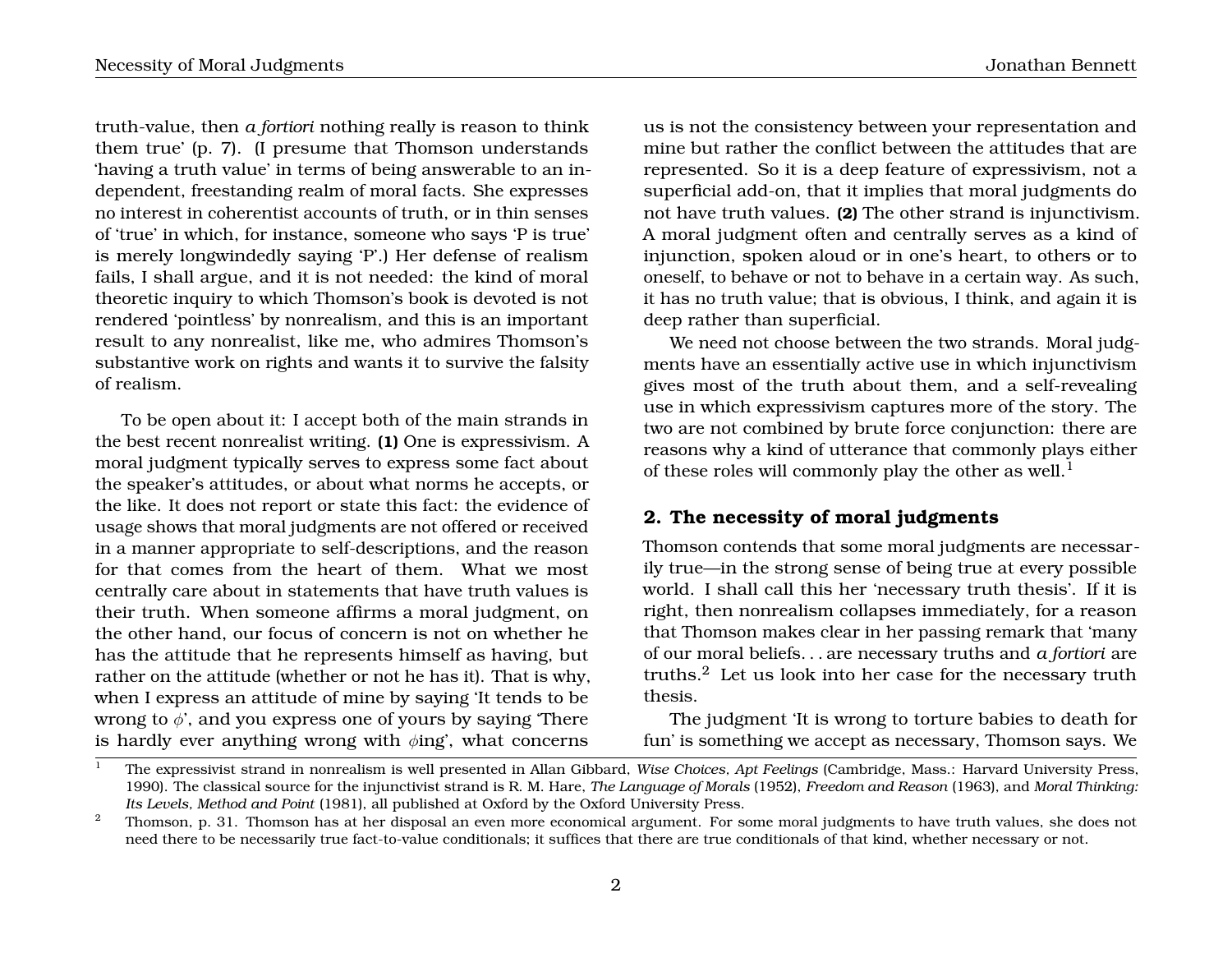think that it could not possibly, under any circumstances however outré, be right to torture babies to death for fun. Because this judgment of ours is so strong it is, in a sense, easy to refute. That is, we would regard it as refuted if we became convinced that it *could* be all right to torture a baby to death for fun. We would not insist on counterexamples drawn from the actual world (pp. 20 ff.).

That is right. It seems to be deeply built into our approach to morality that we regard at least some moral principles as holding at all possible worlds. Thomson needs, however, the further premise that it is all right for us to treat some moral judgments in this way, and she does not explicitly address this. In one place she says (metaphorically?) that 'theorists aim at convincing the universe and therefore try to be sure that what they take as data would be accepted by all', to which she then adds: 'For preference, what could not have been false' (p. 32). This seems to presuppose some connection between 'It is necessary that P' and 'Everybody would agree that P', and this might be relevant to Thomson's view that some moral judgments *are* necessary, not merely treated as such. I can say no more about this, however, because I do not know how necessity is supposed to connect with unanimity.

Anyway, unanimity cannot sit alone at the heart of Thomson's thought about necessity. It might connect for her, somehow, with 'One ought not to torture babies to death for fun', but she goes on (pp. 21 ff.) to explain how 'some moral judgments are given a different status by different people', for example, the judgment that capital punishment is permissible. Some people, she says, accept this because

they believe certain contingent matters of fact, for example, that capital punishment deters; for them it is a contingent truth. In contrast to them, she describes someone who 'neither is nor would be moved by any discovery of fact', from which she infers that 'he does give his moral belief that capital punishment is permissible the status of a necessary truth'.

This points to the best reason for holding that it is of the essence of morality that some moral judgments are treated as necessary: any non-necessary moral judgment comes from a more general moral judgment in conjunction with some matter of contingent nonmoral fact; this in turn may derive from something more general still, in conjunction with a further nonmoral fact; but ultimately this must stop, which it can do only at a moral judgment that owes nothing to any matter of contingent nonmoral fact, i.e. a moral judgment that is necessary. That implies that we have to treat some moral judgments as necessary, unless we reject morality altogether, an option I shan't consider.

That line of thought is open to question, because there seems to be a way in which a moral judgment can be contingent while also being basic, i.e. not derived from a contingent proposition and some more general moral judgment. That is what we have when a contingent belief frames the whole way of moral thinking and feeling which leads to the judgment in question, for example when the judgment is part of a consequentialist morality and requires that the morally relevant consequences of present behavior are finite.<sup>1</sup> When that frame is removed, a whole moral approach collapses, and the project of finding an acceptable moral system has to

<sup>1</sup> 'There is a logical objection to [utilitarianism's] requirements of calculation which [Mill] does not raise. This is that the consequences of an action extend indefinitely into the future and, therefore, that an evaluation of its total consequences is logically impossible.' (Anthony Quinton, *Utilitarian Ethics* [La Salle, III.: Open Court, 1988, p. 52). The point is developed at length in Mark T. Nelson, 'Utilitarian Eschatology', *American Philosophical Quarterly* 28 (1991): 339–46.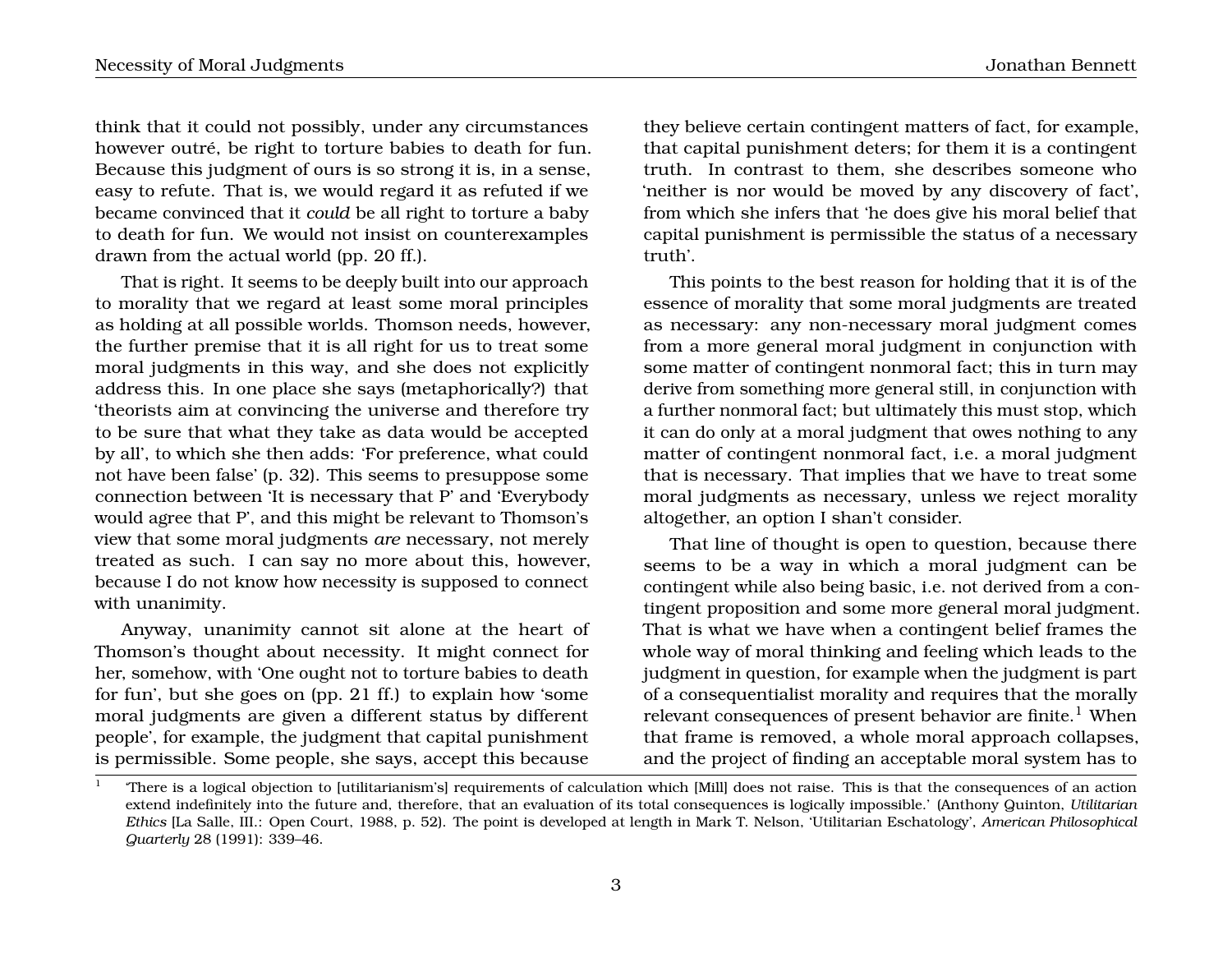be started again from scratch. If a consequentialist became convinced that the morally relevant future is infinite, he would have to give up the idea of the overall value of the consequences of behavior, and it is not clear what his next move could be. He would not be able to fall back on some more general moral view which, when conjoined with 'The future is finite', entails consequentialism. There may for all I know be similar contingent 'frames' for other kinds of moral theory as well, but I cannot think of any; and in any case I am disinclined to press this point against Thomson's thesis that some moral judgments are absolutely necessary.

That is not to grant, though, that any are necessarily true. In any area where realism holds sway, i.e. where truth values prevail, necessity is necessary truth, but moral judgments could be necessary without being necessarily true. Here is how.

When I judge that it would be wrong to  $\phi$ , I am (in part) expressing a certain attitude of mine to  $\phi$ ing. When  $\phi$ ing is testing nuclear weapons in the atmosphere, this attitude depends on contingent facts: I am hostile to  $\phi$ ing in the world as I believe it to be, and in others suitably like it, but not in every possible world. But when  $\phi$ ing is torturing a baby for fun, the attitude I express is unconditioned, absolute, adopted toward anyone's  $\phi$ ing, no matter what the circumstances; so I accept that moral judgment as necessary. In making such a judgment I also think or express an injunction; when  $\phi$ ing is testing nuclear weapons in the atmosphere, I am saying, 'Don't do it!' to everyone at the actual world and at many though not all others; when  $\phi$ ing is torturing a baby for fun, I am saying 'Don't do it!' to everyone at every possible world.

Within the nonrealist framework, then, there is plenty of room for a solid necessary/contingent distinction that does not involve truth. This is the same concept of necessity that

is involved in necessary truth, and it intersects with the propositional 'attitudes' in the same way. When I believe that necessarily P, my doxastic 'attitude' to P is not conditional on any of my beliefs about the actual world; when I morally judge that necessarily P, my practical attitude is similarly unconditional. The 'attitudes' are different, but there is no difference in how they intersect with the concept of necessity.

This is not to say that the nonrealist conception of necessity is right—merely that it is possible. Some fairly plain facts about moral thought and talk make it reasonable for us to infer that some moral judgments are necessary. That any are necessarily true, however, is a much stronger claim for which the support is accordingly weaker. To reach the stronger conclusion we need to add realism to the fairly plain facts. So there is no argument here from a secure premise to moral realism as a conclusion.

## **3. The falsity of the fact-value thesis**

Thomson seems not to put much weight on the short, sharp argument from the necessary truth thesis to realism; I do not know why. I have discussed the argument at length because it is philosophically significant: a premise that might win almost universal acceptance if people did not distinguish necessity from necessary truth leads immediately to realism. As a nonrealist, I have wanted to point out that the premise is ambiguous, having a meaning in which it is hardly controversial and a stronger meaning in which it supports realism.

Most of Thomson's handling of the necessary truth thesis is in arguments that are lengthier and usually harder to follow. A good deal of this material is focused on the use of the necessary truth thesis in refuting a doctrine of Hume's which Thomson calls the 'fact-value thesis'. It says that no moral conclusion is entailed by—or follows with absolute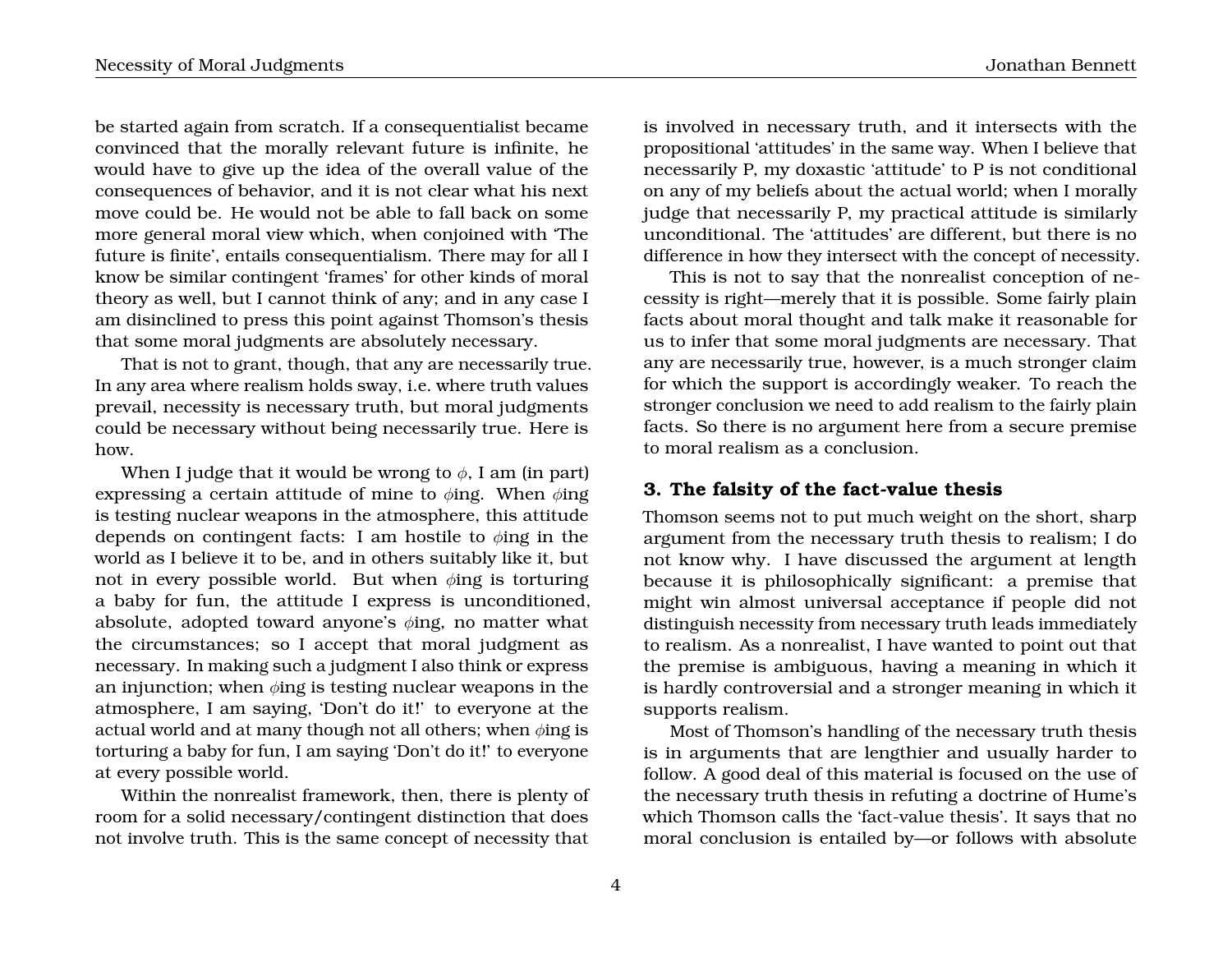necessity from—premises in which moral concepts do not occur. I shall come to the bearing of this on the no-reason thesis in a moment.

Thomson is right in maintaining that if some moral judgments are necessary, then the fact-value thesis is false. If necessarily it would always be wrong to torture a baby to death for fun, then the premise 'John tortured a baby to death for fun' leads with necessity to the conclusion that John did something morally wrong; the premise states a nonmoral matter of fact, while the conclusion is a moral judgment.<sup>1</sup> Hume said that such a conclusion can never 'be a deduction from' such a premise, but the deduction has just been carried out successfully, so Hume is wrong.

It might be said that the fact-value thesis is not troubled by anything that Thomson has shown, because what is needed for it to be refuted is the necessary truth thesis: we cannot validly infer Q from P unless 'If P, then Q' is necessarily true, but Thomson has not given any evidence that any moral judgments are necessarily true, as distinct from merely being necessary. I am disinclined to press that point, however, because it rests on a suspect view about deducibility. If in my value system it is necessary that  $\phi$ ing is wrong, then I can validly deduce 'He did something wrong' from the premise 'He  $\phi$ ed', moving from one item to another with which I connect it necessarily; and this has not required that 'He did something wrong' has a truth value.

Thomson's valid argument from a popular premise to an unpopular conclusion jolted me into thinking some more, for which I am grateful to her. But I do not think that this failure of the fact-value thesis has much bearing on the no-reason thesis. Thomson thinks that the fact-value thesis offers a plausible appearance of support to each of the doctrines that could lead to the no-reason thesis, skepticism and nonrealism, so that each of these loses something through the discovery that the fact-value thesis is false. Let us see.

## **4. The epistemic challenge**

The fact-value thesis has been thought to count in favor of skepticism and/or nonrealism; Thomson is right about that. That is because its friends understood it to be saying that you cannot get from factual premises to moral conclusions purely on the strength of conceptual connections or what Hume called 'relations of ideas.' These and empirical observation are our only sources of knowledge, they held, so that if something is not known through such relations, and not known empirically, we can have no coherent answer to the question 'How do you know that?' or even to 'What makes it reasonable for you to believe that?'

This line of thought rests on the assumption that the only sources of knowledge are empirical observation and 'relations of ideas.' Thomson is right that there are necessary judgments that do not depend on Humean 'relations of ideas' or on any updated improvement on them, so that the empiricist line of thought that I have outlined rests on a false basis.<sup>2</sup> But its challenge to moral confidence and moral realism still stands. The question 'How does anyone get in touch with any moral facts?' is a good question, which

We have strong moral convictions about torture; but agreement on what constitutes torture does not require agreement in moral judgment. That is the sense in which the premise states something 'nonmoral'.

<sup>2</sup> Thomson implies that the empiricist line of thought goes wrong because it assumes that all necessary truths are knowable *a priori* (p. 20, n. 14). But I think she would agree that this does not get to the heart of the matter; we all think that basic necessary moral judgments are reached *a priori*. I would also remark that the necessity (or necessary truth) of Thomson's favorite example hardly justifies the implication that 'He tortured a baby for fun' is not consistent (p. 8) or compatible (p. 9) with 'He did nothing wrong'. Those two terms seem to belong to the realm of relations of ideas.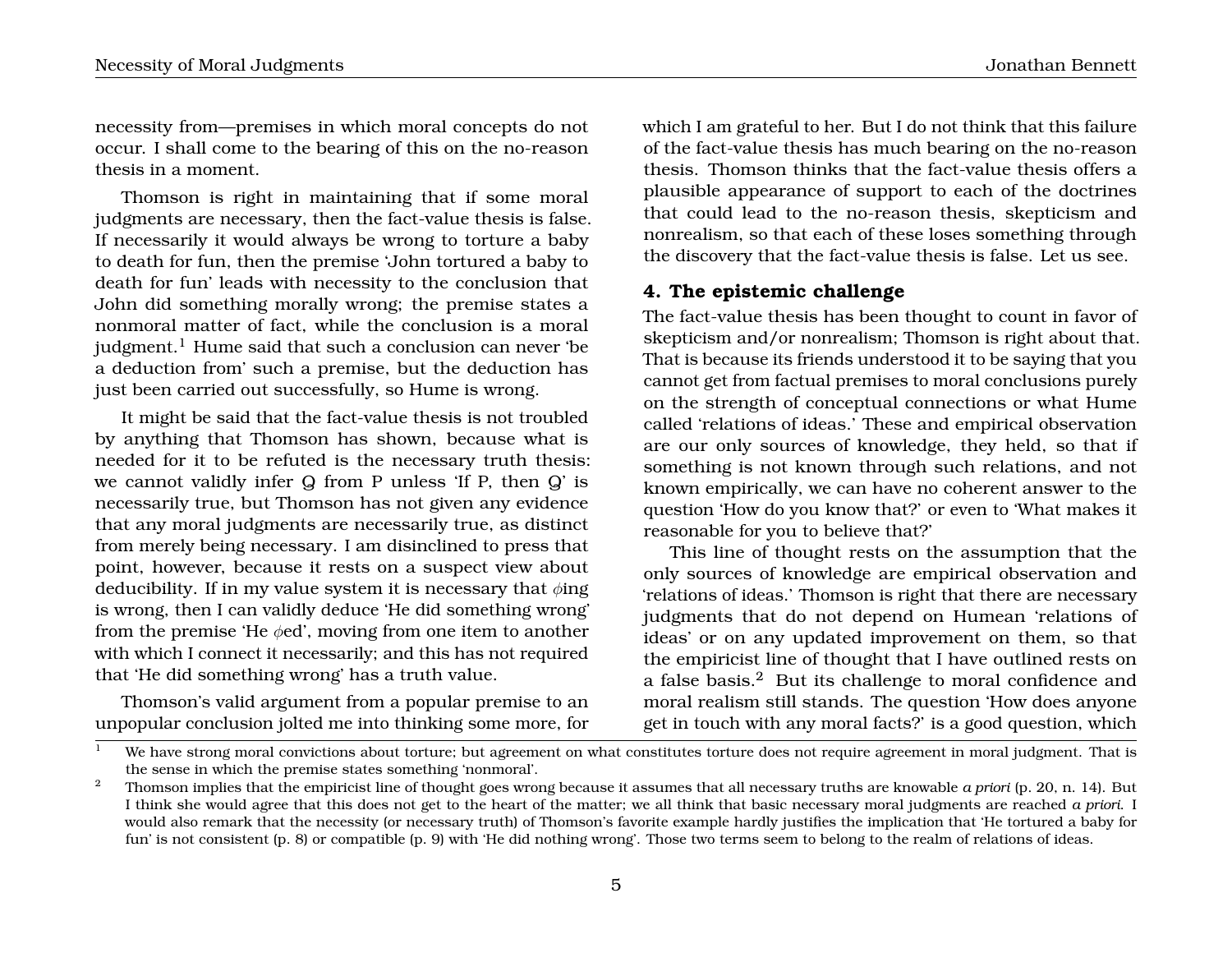awaits an answer.

Thomson raises several epistemic questions: How can we engage one another in rational moral argument? How can we make discoveries in morality? How can we tell whether a given change in someone's moral code is a bit of progress? She answers them all in the same way, starting with some agreed, entrenched moral judgments, and then working on their logical ties to one another and to various facts, and also on relevant factual questions. This is the usual procedure, described by Thomson with unusual openness and clarity; but she would presumably agree that it does not answer the basic question about how we get any handhold on moral truth. Any realist would have to agree that my friends' sharing my opinion that P does not help to answer 'How do I know P to be true?' though it may lead them not to ask me; and that my being unshakably confident that P does not help either, though it may lead me not to ask myself.

Objection: 'We don't have an agreed, grounded account of how mathematical truths are known, either. Do you regard that as support for nonrealism about mathematics?' It is not anywhere near as good support as there is for nonrealism about morality. For one thing, we have some grasp of how some mathematical truths are known: when one of them is proved—as some can be—from definitionally true premises by elementary logic, we have a grasp of what is going on. Also, realism about mathematics is not challenged, as realism about morality is, by the existence of developed nonrealist theories. Some accounts of mathematics are called 'nonrealist', but I know of none that is relevant to the present topic—none, that is, which offers to dissolve the problem of mathematical knowledge by abolishing the concept of mathematical truth.

### **5. Skepticism and necessity**

Thomson is sharply aware of the epistemic difficulty and says several things that are evidently intended to keep it at bay—all involving the thesis that some moral judgments are necessarily true.

**(i)** Acknowledging that there may be moral disagreements that cannot be resolved, Thomson goes on: 'But that does not for a moment show there is something suspect about morality. In particular, it does not lend support to the No-Reason Thesis or even to the Fact-Value Thesis. That there are [several] equally well supported moral codes (if there are) does not show that there is no reason to believe about any given moral judgment that it is true. For some moral judgments could not have been false; and others flow from them in complex ways that we learn of' (p. 29). This passage apparently purports to use the necessity of moral judgments against skepticism. How could it work to allay the doubts of the skeptic? The least radical skeptic should be the easiest to appease; he is the one who holds that some moral judgments are true, and indeed that some are necessarily true. His problem is that he does not know which are true or, therefore, which are necessary, and he does not think we can find out. Neither the defensible thesis that some moral judgments are necessary nor the more perilous thesis that some are necessarily true has anything helpful to say to this skeptic about morality or, therefore, to any other.

If I have misunderstood the passage, and its real target is nonrealism rather than skepticism, then I do not know how it is meant to work unless it is the short, sharp argument discussed in Section 2 above.

**(ii)** Thomson has a footnote concerning the fact that in much moral theorizing, including hers, we try to devise highly general moral theories that imply as many as possible of the specific judgments that we intuitively accept; and we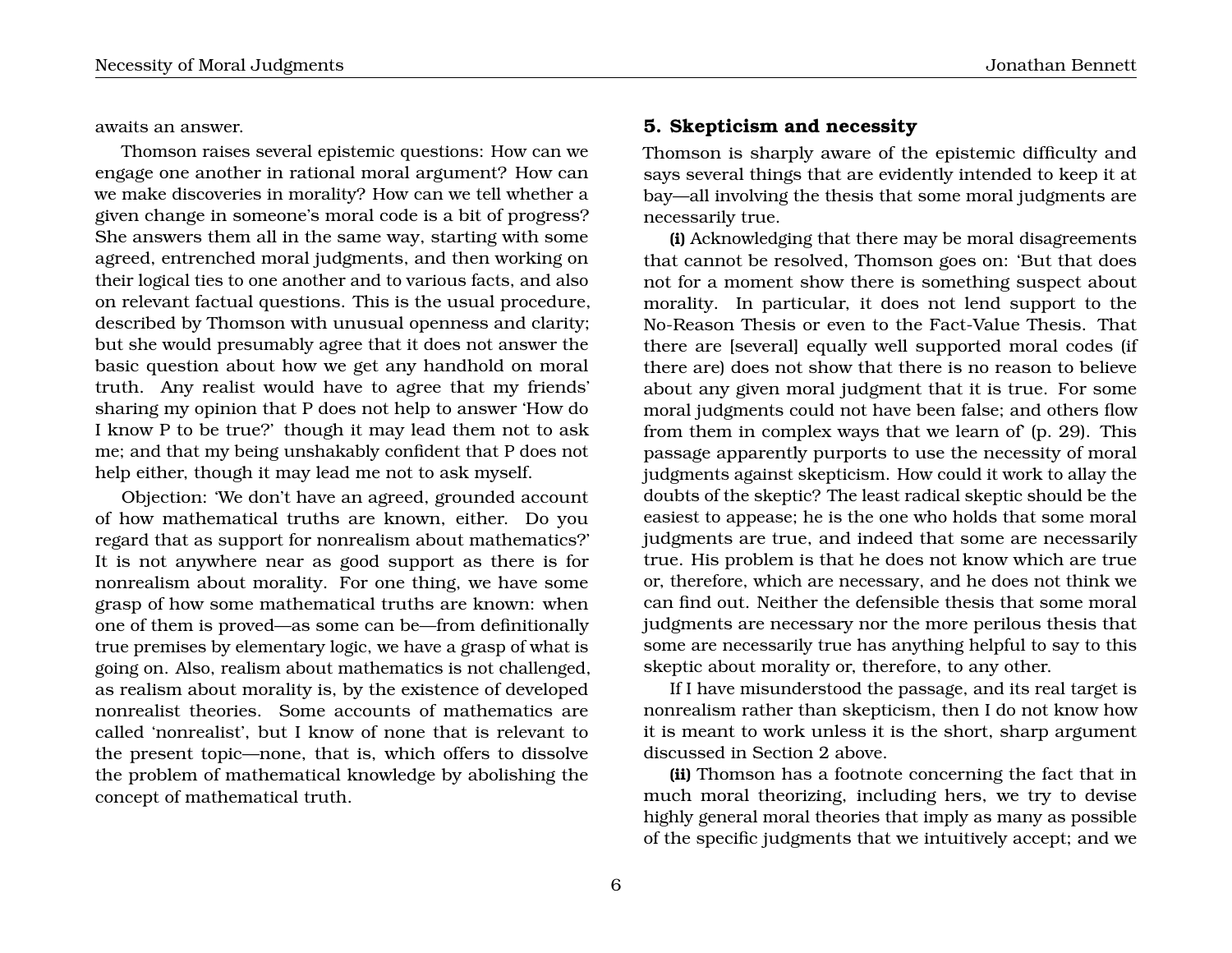sometimes smooth our path by moving some judgments from the accepted to the rejected category. Thomson is willing to do this; hers is not the kind of moral philosophy that takes as sacrosanct every moral intuition that the writer started out with. But she does take some of her pre-theoretic judgments to be axiomatic (perhaps more than most of us, but that is not my present point), and she comments on this: 'On Rawls's account of the matter, everything is provisional, everything is open to revision, whereas I am suggesting that some moral judgments are plausibly viewed as necessary truths and hence not open to revision' (p. 32n.). Even if some moral judgments are necessarily true, the argument signaled by 'hence' is not valid. P is open to revision for me if I am not perfectly sure that P is true. It can therefore be open to revision for me even if it is necessarily true, or I think it is, or both. All of my mathematical opinions are, if true, necessary; but some are open to revision so far as I am concerned.

Thomson might say that the statement 'P is open to revision', in her meaning of it, does not report a psychological relation between P and a person, but rather attributes an objective, monadic property to P. She could add that a necessary proposition is not open to revision in this objective way, whatever anybody thinks about it. But no *true* proposition is open to revision in that objective way:

> The sun is shining in Oxford at 3 P.M. on April 20, 1991

—this proposition is closed off against revision simply by being true, contingently true. Necessity has nothing to do with it.

**(iii)** 'Skepticism about morality', Thomson writes, 'issues from a worry about whether morality can be thought to mesh with the world at all' (p. 16). If some moral judgments are necessary, she continues, that worry can be allayed: cases where a moral conclusion follows with absolute necessity from a premise about a matter of fact are 'places where facts mesh directly with. . . moral judgments' (p. 18). This is hard to deal with, because it is not clear what the trouble about 'meshing' is supposed to be. As a skeptic's trouble, one would think that its real theme is the thought that our beliefs about morality do not mesh with the world, but then to counter that we would need more than the thesis that some moral judgments are necessarily true. Specifically, we would need reason to think that we are equipped to tell which ones these are.

The 'meshing' worry does not fare very well, either, as an underlay for nonrealism. If it were a fact that someone had tortured a baby to death for fun, I (a nonrealist with certain moral attitudes) would judge that he had behaved wrongly; so a fact about his behavior would 'mesh directly' with a moral judgment that I passed upon it. What more is needed?

Thomson might say that she is talking about a meshing that is objective, interpersonal, not merely for-a-person. Well, nonrealism can go some distance toward that too, though not as far as Thomson would want.<sup>1</sup> But if complete objectivity is what is wanted, this is not a demand that anyone might make and that only realism can satisfy. Rather, it is a demand that only a realist will make; it cannot be part of an argument for realism.

Perhaps the nonrealist's kind of meshing will be said to involve the wrong kind of tie between fact and value, the wrong account of how fact meshes with value. $^2$  In that case, what is the right kind of tie? Thomson's thesis that some moral judgments are necessarily true yields no answer to this. In response to 'How do facts mesh with values?' her only

<sup>1</sup> See Gibbard, chap. 8.<br><sup>2</sup> This is not the 'User?'

<sup>2</sup> This is not the 'How?' question that Thomson mentions on p. 17, which is answered by saying which moral judgments are true.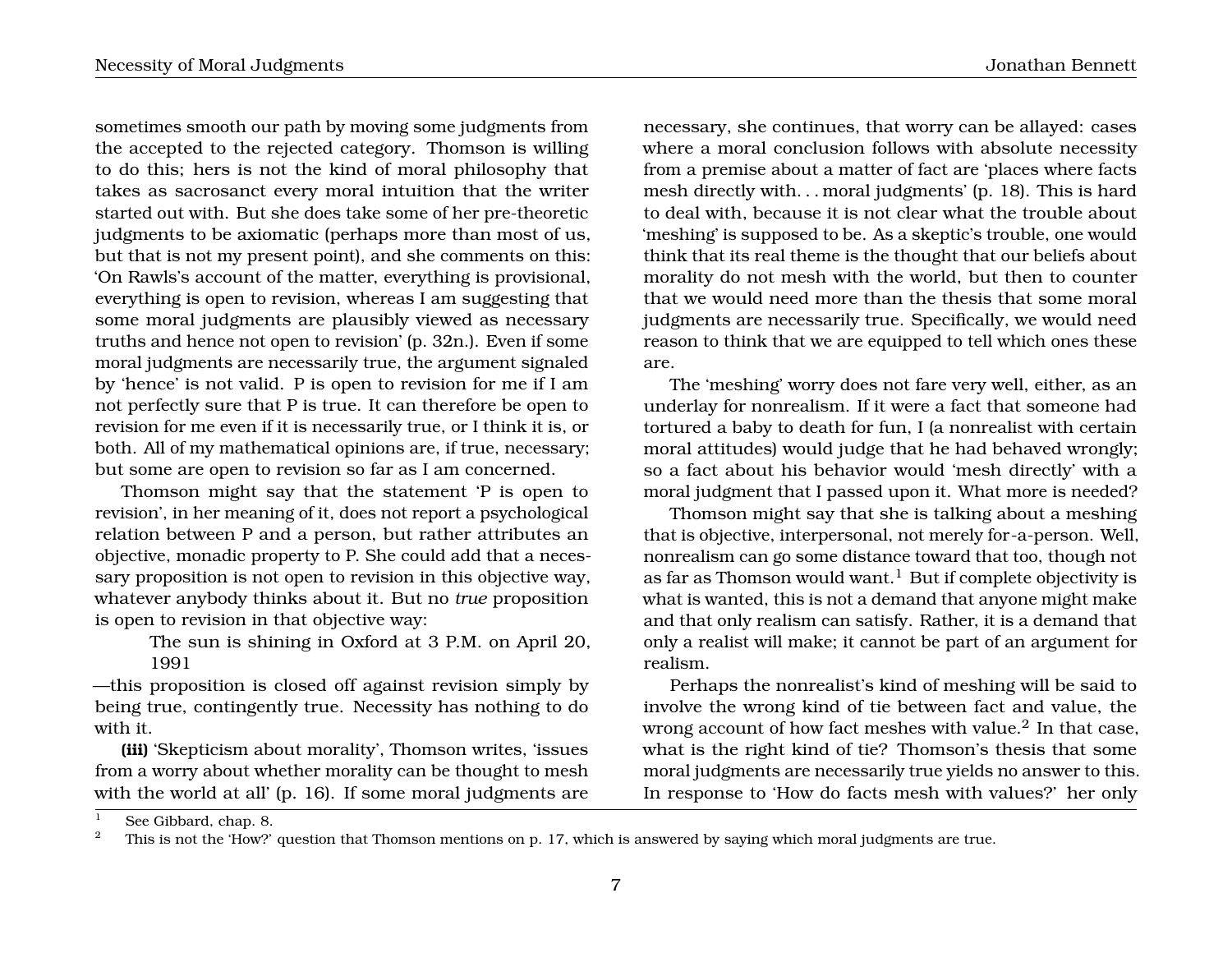answer is 'Necessarily!', which is no answer at all. If she were assuming that all necessary truths come from connections between concepts (or, with Hume, 'relations of ideas'), that answer would characterize the tie; but Thomson is rightly assuming no such thing, so that when she says 'They mesh necessarily' she is saying only 'They mesh at every possible world.' This says nothing about how they mesh.

In three ways, then, the supposed necessary truth of some moral judgments is adduced as a bulwark against skepticism. In no instance does it clearly succeed. The fundamental epistemic problem concerns not only judgments of the form 'Anyone who φs acts wrongly' but also ones of the form 'Necessarily, anyone who  $\phi$ s acts wrongly.'

## **6. Necessity and the fact-value thesis**

If any of the arguments discussed in Section 5 were successful against skepticism, they would also count against nonrealism, at least in the minds of nonrealists who reached their position using skepticism as a stepping stone. Another way in which Thomson seeks to use her necessary truth thesis against nonrealism is the short, sharp argument discussed in Section 2 above. There is a third possible line of argument, which Thomson puts like this:

> [i] How is one to get from the Fact-Value Thesis to the No-Reason Thesis? One popular route (more popular some years ago than it is nowadays) passes through a certain diagnosis of the source of the Fact-Value Thesis. You begin with the [alleged] fact that you have already shown that the Fact-Value Thesis is true. (How did you show this? By appeal to Hume, by pointing in one or another way to the fact that, as Hume put it, a moral concept 'expresses some new relation or affirmation'.) Then what you do is to ask why the Fact-Value Thesis is true—what explains its

being a truth. And you offer the following answer: having a moral belief is merely having an attitude, and making an assertion is merely displaying that attitude (as a smile is a display of an attitude); moral 'judgments' therefore have no truth-value (as smiles have no truth-value). . . [ii] If that is why the Fact-Value Thesis is true, then the No-Reason Thesis is also true, for if moral 'judgments' have no truth-value then *a fortiori* nothing really is a reason to think them true. [pp. 6 ff]

Thomson seeks to undermine this by arguing that the factvalue thesis is false. It is worth noting that the argument would be weak even if its premise were true. The part I have labeled [ii] brings up the issue about 'necessary' versus 'necessarily true', but I shan't go into that again here. My present point is a different one.

The part of the argument labeled [i] would be a cogent way to 'get from' the fact-value premise to the no-truth-value conclusion only if we were under some pressure to explain the premise in that way. That is, the argument is nothing if it is not a plausible inference to the best explanation. It is not. There are adherents for many claims that have, as does the fact-value thesis, the form:

No premises of kind  $K_1$  entail the truth of any conclusions of kind  $K_2$ ,

where  $K_1/K_2$  may be physical/mental, mental/physical, about-the-past/about-the-future, necessary/contingent, fact/value, and so on. Each 'no entailment' claim could be explained by the corresponding thesis that items of kind  $K<sub>2</sub>$  have no truth values (assuming that entailment is only a relation amongst items that are true or false). For example, the thesis that no premise purely about material bodies entails the truth of any conclusions about minds follows from, and so might be explained by, the thesis that 'propositions'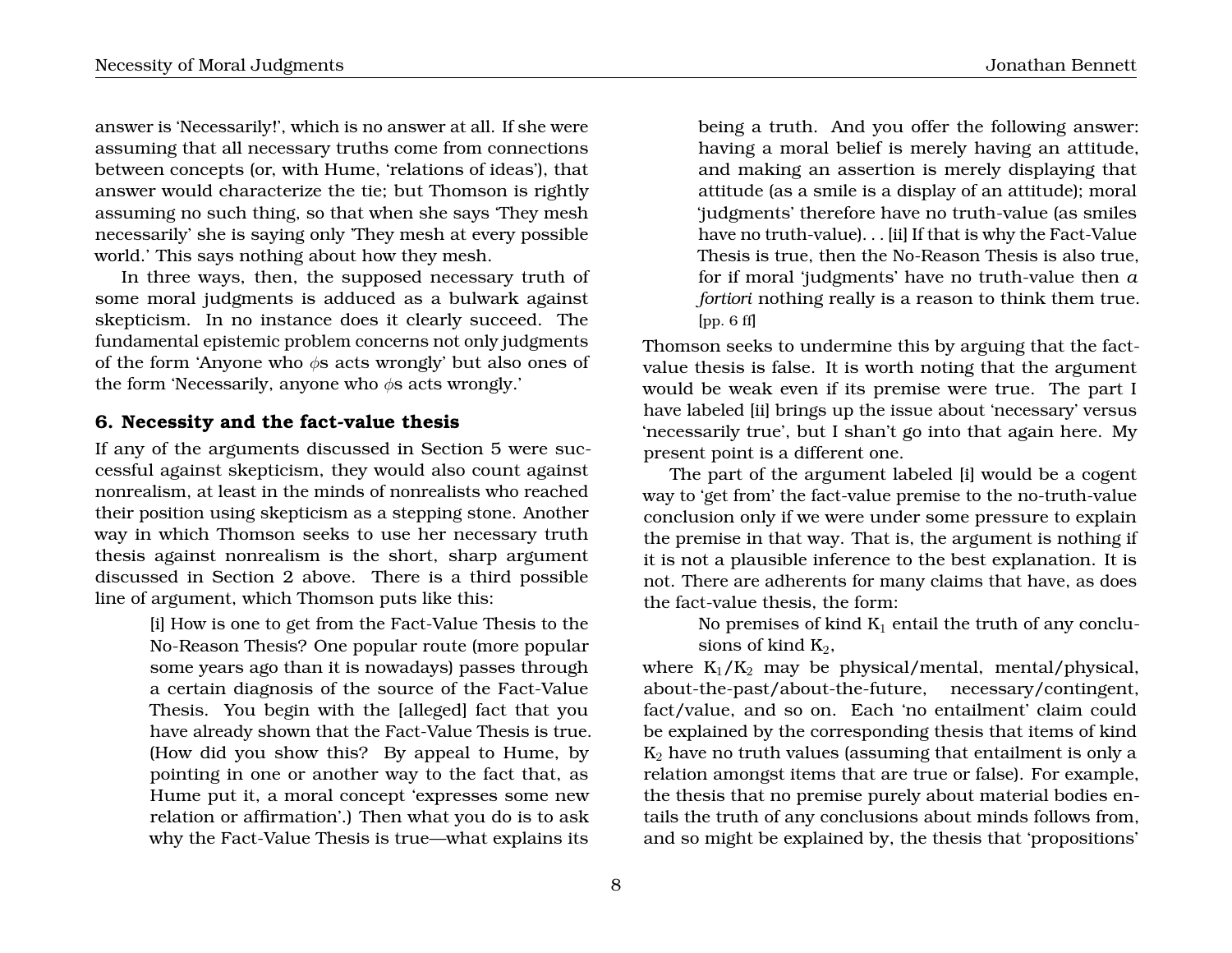about minds are really not propositions and do not have truth values. But what a terrible explanation that would be! Similarly with each of the 'no entailment' theses. In each case, a much more plausible explanation is that between  $K_1$ and  $K_2$  there are none of the relations (whatever they may be) that generate necessary links between propositions, i.e. between items that do have truth values. Thomson mentions the claim that 'a moral concept "expresses some new relation or affirmation"' as a possible basis for believing the fact-value thesis; but that would also be the most plausible explanation or 'diagnosis' of its truth (if it were true). So the truth of the fact-value thesis would exert little pressure in favor of nonrealism; and its falsity is therefore not a significant loss to nonrealism.

#### **7. Why Thomson does not need realism**

If no moral judgment has a truth value, then there is no (good) reason to think that any is true. So, if nonrealism is true, then the no-reason thesis is true. Thomson says further that if the no-reason thesis is true, then her project collapses. By transitivity, then, nonrealism poses a fatal threat to the moral theoretic project that Thomson is pursuing in her book. As a nonrealist, I am glad to see that this is all a mistake. The no-reason thesis that Thomson's work is threatened by is stronger than the one that is entailed by nonrealism. Her kind of moral philosophy involves giving reasons for moral judgments, but not giving reasons for their being true.

Thomson sometimes moves between 'reason for X' and 'reason to think that X is true', as though she did not distinguish them. For example: 'There are people who would. . . say, not that the judgments are false, but that there is no reason to believe them true. They would say, more generally, that there is no reason to think of any moral judgment that it is true.... If this thesis is correct, then... [my]

conclusions are judgments of a kind that no premises could give a reason for' (p. 5). Again, commenting on a moral disagreement between two people, A and B, as viewed from the standpoint of the no-reason thesis, Thomson writes that according to the thesis, 'A thinks capital punishment impermissible, B thinks it permissible, but neither has any reason for thinking this, for, as the No-Reason Thesis says, there is no reason to think of any moral judgment that it is true' (pp. 8 ff.). Of course, we all know quite well that there are reasons for doing as well as for believing, so that there can be reasons for moral judgments on a nonrealist understanding of them—that is, reasons for adopting certain attitudes and endorsing certain imperatives. Thomson cannot mean to deny this. Presumably, then, she holds that the concept of truth is needed for the kind of deployment of reasons that is at the heart of moral theory. If that were so, it would follow that moral theory cannot be coherently done by nonrealists. My remaining task is to show that it is not so.

Much of the work in the building of moral theory, Thomson says, consists in 'connecting' or in remedying 'failures to connect', of which she distinguishes two species. One is 'failing to notice that propositions one knows one believes commit one to the truth of others' (pp. 25 ff.). This and its remedy are open to the nonrealist if, but only if, nonrealism can allow for inoperative entailment relations among moral judgments—i.e. can allow that someone might accept moral judgment  $P_1$  and not accept  $P_2$  even though  $P_1$  entails  $P_2$ .

It is sometimes thought that only items with truth values can stand in entailment relations with one another. This is not so, however, as I shall show for the two kinds of item that nonrealists associate with moral judgments. Hare showed long ago that injunctions can entail and be entailed. We can represent the statement 'You will respect all people' as

Your respecting all people in the future: Yes;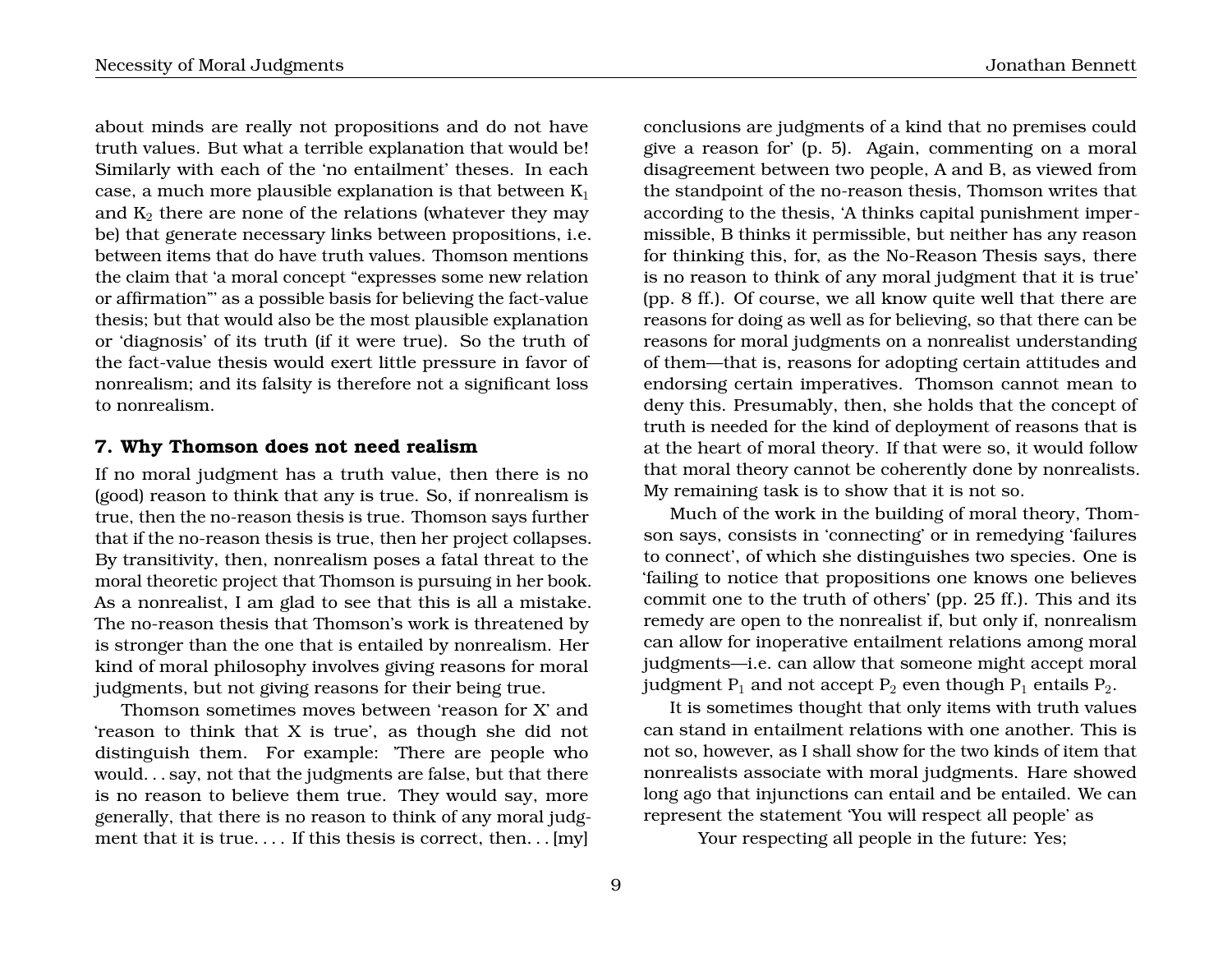and we can represent the injunction 'Respect all people!' by

Your respecting all people in the future: Please. Now, 'You will respect all people' entails 'You will respect all Jewish people'; and it does so not because of 'Yes' but because of 'Your respecting all people in the future', which itself entails 'Your respecting all Jewish people in the future.' (It entails this because necessarily whatever satisfies the former satisfies the latter.) That entailing item is also present in the injunction, so that 'Respect all people!' entails 'Respect all Jewish people!' just as 'Shut the door!' entails 'Move something!<sup>1</sup> Those entailments are obvious, but the logical point carries over to ones that are hard to see and might be inoperative.

Now let us consider the role of moral judgments as expressions of one's norms, desires, or attitudes. If we attend only to attitudes etc. in themselves, it seems that we can get no inoperative entailments. From the sheer fact that I have a certain attitude to all people, doesn't it follow that I have it to each individual person (or at least to each item that I take to be a person)? If so, then there can be no question of my having that attitude to all people yet turning out not to have it to all Jewish people. This line of thought, however, is wrong about what general attitudes are. My hostility to all forms of tobacco advertising is not a fact about how I have responded to past instances of tobacco advertising, nor about how I will respond to ones I meet in the future. Rather, it is a present attitude to a kind—the kind: tobacco advertising—and it involves a conceptual representation of the kind. So I could have the attitude to the kind, yet discover that I did not have it to some members of the kind; which is to say that general attitudes can have inoperative entailments.

Even if they could not, it would not matter. Pretend

that the naive idea of general attitudes is correct: to have an attitude to all people is to have it to each person (or each item that you think to be a person). Such an attitude cannot have inoperative entailments, of course, but a moral judgment could still do so. The expressivist strand in nonrealism does not say that to accept a certain moral judgment is to have a certain attitude; rather, it treats a moral judgment as a propositional item whose role is to express, and thus to represent, one's having an attitude or one's acceptance of a norm. If I represent myself—even to myself—as having a certain attitude to all people, what I represent as being the case does entail that I have that same attitude to all Jewish people, but I may not have it all the same. That is enough to provide, on the basis of this sort of nonrealist view of moral judgments, for inoperative entailments and thus for moral change through reasoning, reasons, and rational debate.

## **8. The pursuit of greater generality**

Thomson's other kind of 'failure to connect' is the failure to see that one's miscellaneous intuitive moral judgments have something significant in common which brings them under a single more general principle. Clearly, nonrealists can seek to identify and remedy such failures; but it may be less obvious why they would want to do so, and I shall discuss this.

Moral intuitions are usually about fairly specific kinds of case rather than particular cases: we judge items under partial descriptions of them, so we are judging classes rather than particulars. As long as the class is not defined in terms of a particular, that satisfies the formal requirement that moral judgments must be universalizable. We could leave it at that, having a moral 'theory' consisting of the

<sup>1</sup> For Hare's original work on this topic, see his *The Language of Morals*, chap. 2. I reviewed much of the subsequent literature in the *Journal of Symbolic Logic* 35 (1970): 314–18.